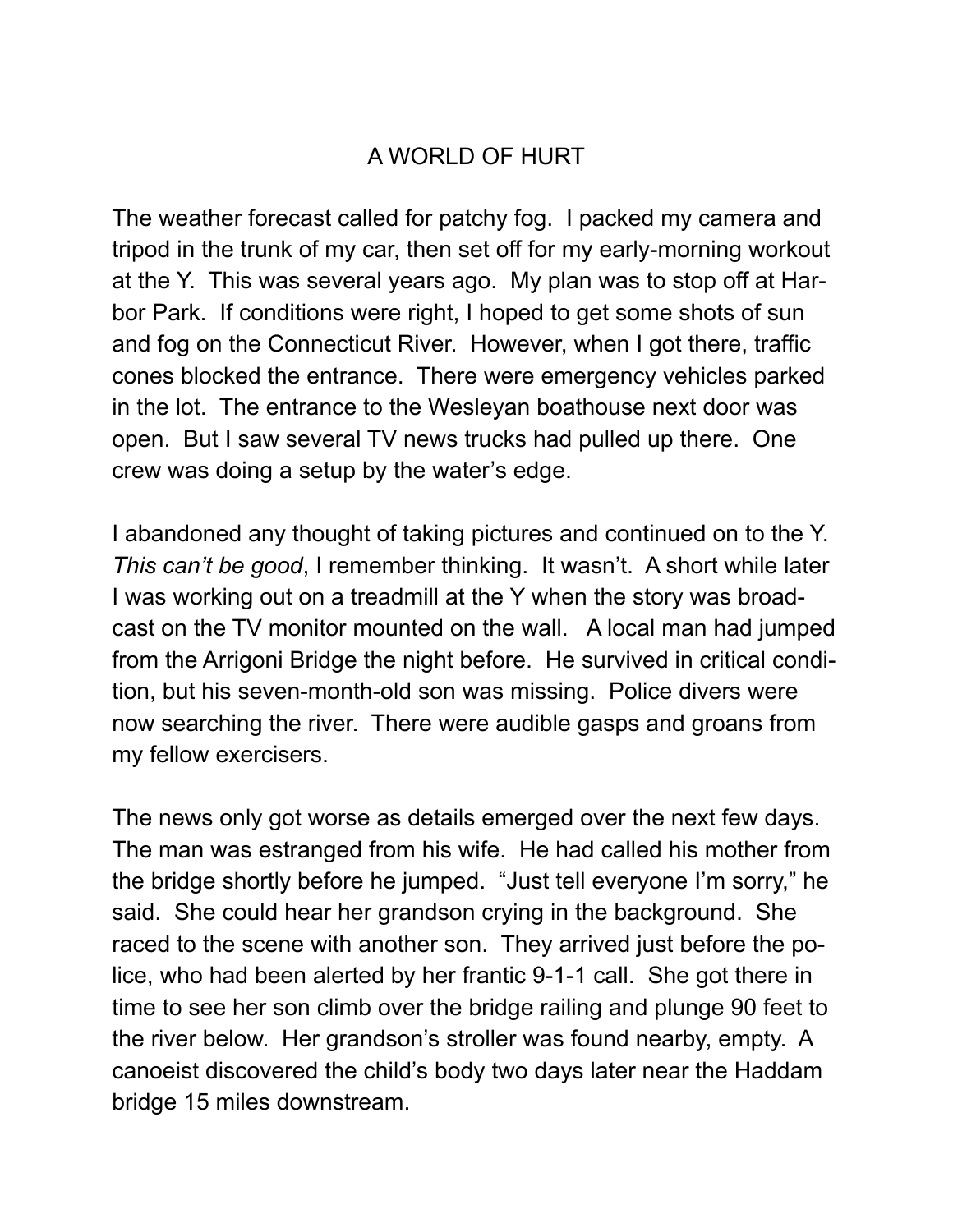The writer Oscar Wilde once recalled telling a friend that there was enough suffering in one narrow London lane to show that God did not love man. Wilde went on to suggest that "wherever there was any sorrow, though but that of a child, in some little garden weeping over a fault that it had or had not committed, the whole face of creation was completely marred." One can only imagine how the face of creation is marred when an innocent child is tossed from a bridge by a deranged father.

Theologians are much exercised about the "problem of evil," especially evil that inflicts suffering upon the innocent. Some have acknowledged that evil is only a problem once you bring God into it. If there were no God, there would no problem – at least none that requires you to reconcile evil with God's existence. If you start with the proposition that God loves his own, then you're forced to consider why the innocent have been made to suffer.

The Book of Job — the source of our Old Testament reading this morning — is not a work for those seeking easy answers to the problem of evil and suffering. According to the story, Job is a "blameless and upright man," which proves to be his undoing. God dangles this fact in front of Satan, who counters that Job is faithful only because he is obviously God's fair-haired boy. "But put forth thy hand now, and touch all that he has, and he will curse thee to thy face," Satan taunts. God unaccountably agrees to this proposition and invites Satan to do his worst.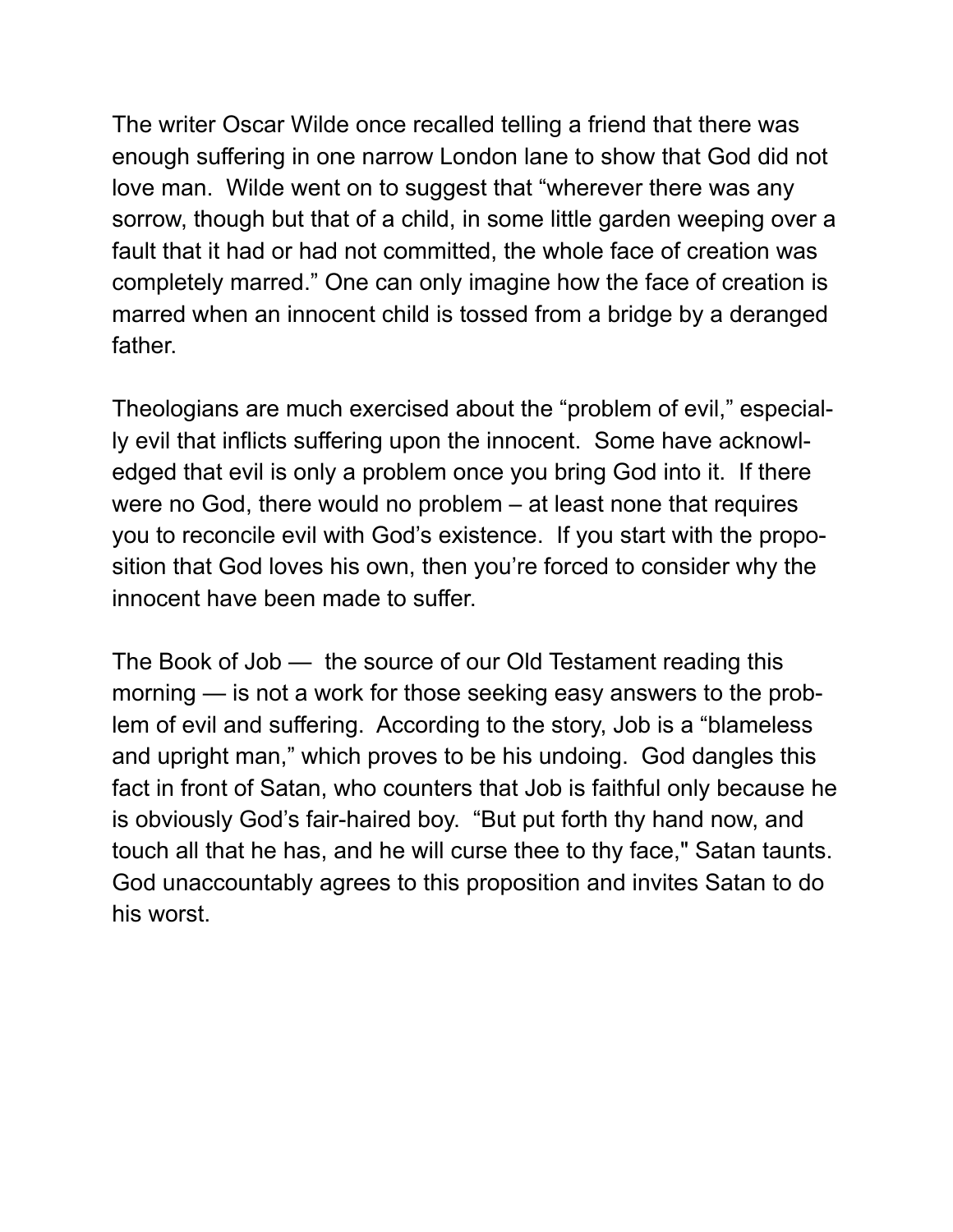In swift succession, Satan strips Job of every worldly possession, including his sons and daughters, with God looking the other way. Job's suffering is like hot metal hammered against the anvil of God's silence. His tears, his pleading, his soul-searching, his outrage -- all are just more empty clanging as the hammer blows rain down. When touching all that Job has proves insufficient, Satan secures God's permission to attack his person. The hapless Job winds up sitting on an ash heap covered with sores. Job's wife urges him to curse God and die.

The hammer-blows of misfortune that rain down upon him are grievous but swiftly delivered. They take up only the first two of more than 40 excruciating chapters. At first Job appears resigned to his fate. He never disputes God's right to have his way with him. After losing everything he has, Job declares, "Naked I came from my mother's womb, and naked shall I return there; the Lord gave, and the Lord has taken away; blessed be the name of the Lord."

But then he begins to ask himself, in effect, "Why me?" It doesn't help that his so-called friends now begin piling on, blaming the victim for his misfortune. But Job knows he has done nothing to deserve the afflictions that have befallen him. Although he recognizes that God can do with him as he pleases, Job feels he is at least owed an explanation. This is never forthcoming.

God eventually condescends to speak to him out of the whirlwind, only to rebuke him for his presumption. "Who is this that darkens counsel by words without knowledge?" the Lord thunders. Poor Job is reduced to the role of a supplicant in the court of the Great and Terrible Oz. "I have uttered what I did not understand," he says meekly; "things too wonderful for me, which I did not know."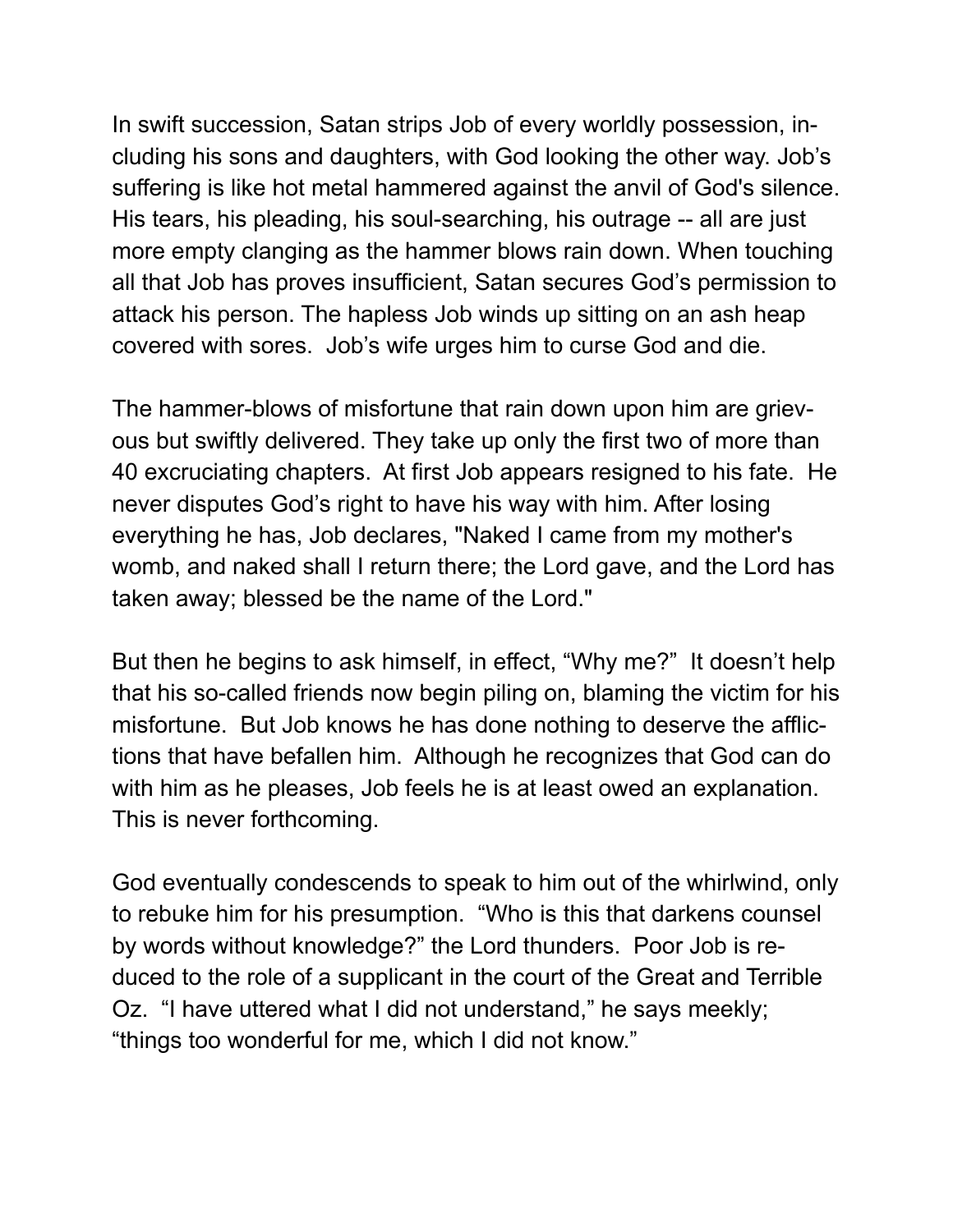God's refusal to explain himself has not deterred theologians from doing so on his behalf. Many seem to think that free will only has meaning if human beings can freely inflict mayhem on one another. I suspect such formulations might ring hollow to the mother of a sevenmonth-old child who has been thrown from a bridge by her estranged husband. And never mind the countless other victims of domestic violence, rape, murder, persecutions, purges, pogroms, wars and genocide throughout history.

In the absence of any clear explanation, we are often tempted to supply our own, with decidedly mixed results. There are those, like Job's friends, who blame the victims for the calamities that befall them. If Job suffered, it was obviously because he had done something to offend the Lord. Has there ever been a TV evangelist who could resist the temptation to blame the victims for the devastation caused by some natural disaster? The Book of Job itself suggests Job was made to suffer to test him, another standard explanation. Then there are those who simply throw up their hands in the face of affliction and say all will be made right in the sweet bye-and-bye.

Does God suffer along with humanity? The Lord was not indifferent to the sufferings of his people when they were slaves in Egypt. He later grieved for the waywardness of the nation of Israel. Based on his reading of the Old Testament prophets, the Jewish theologian Abraham Heschel agued that "the most exalted idea applied to God is not infinite wisdom, infinite power, but infinite concern." The New Testament introduces the view of God simultaneously as a Son who suffers death on a cross and as a Father who suffers the death of his Son.